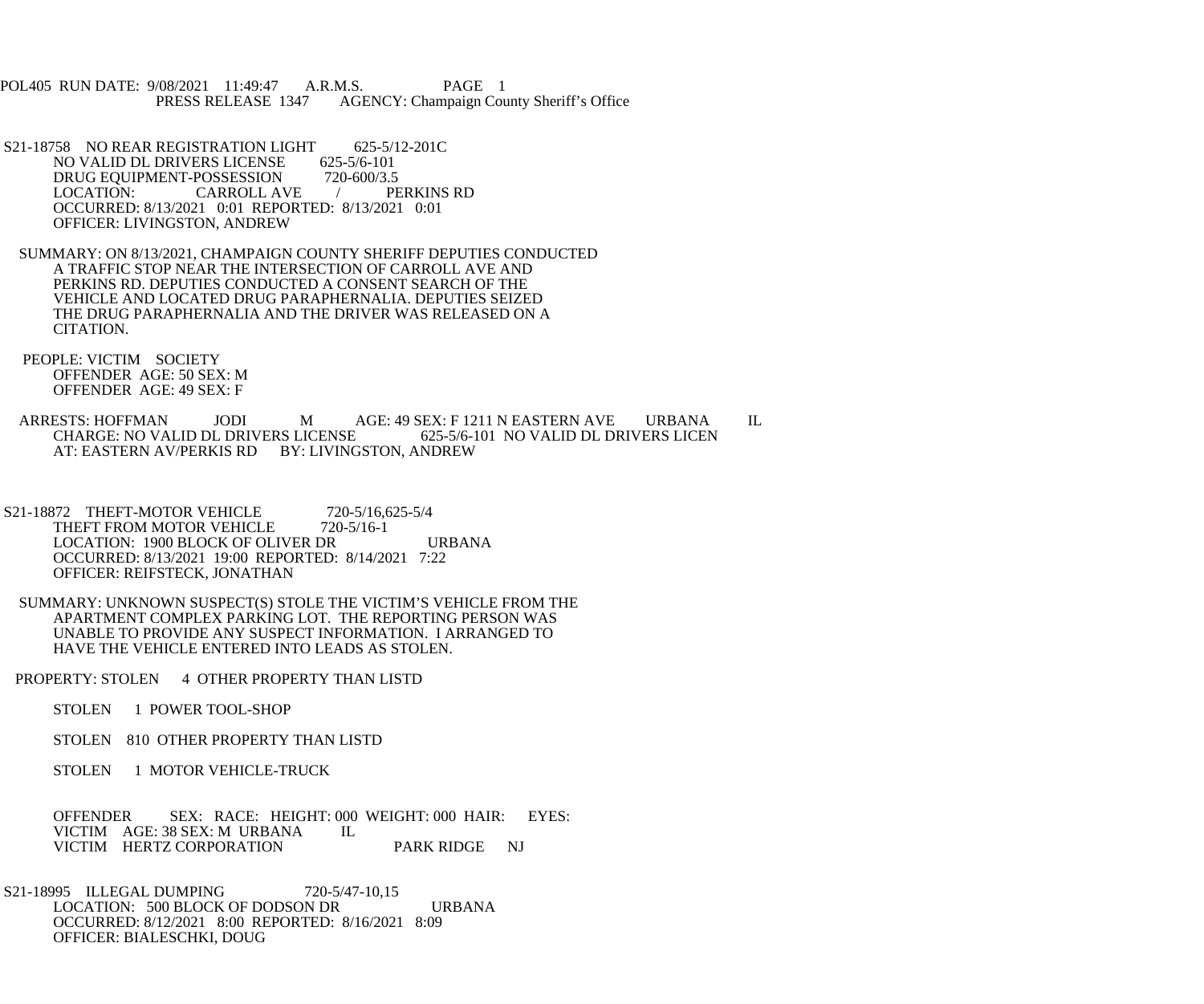POL405 RUN DATE: 9/08/2021 11:49:47 A.R.M.S. PAGE 2 PRESS RELEASE 1347 AGENCY: Champaign County Sheriff's Office

- SUMMARY: R-P CALLED TO REPORT LAST WEEK AN UNKNOWN PERSON PUT 7 BAGS OF GARBAGE IN HER DRIVEWAY NEAR HER GARAGE.
	- OFFENDER SEX: RACE: HEIGHT: 000 WEIGHT: 000 HAIR: EYES: VICTIM AGE: 62 SEX: F URBANA IL
- S21-19021 THEFT \$500 AND UNDER 720-5/16-1 LOCATION: 400 BLOCK OF BURWASH AV SAVOY OCCURRED: 8/15/2021 17:00 REPORTED: 8/16/2021 12:57 OFFICER: FERRIMAN, RICHARD
- SUMMARY: RP CALLED TO REPORT MISSING TWO RINGS FROM HER APARTMENT. RP ADVISED SHE THOUGHT THE SUSPECT COULD BE HER REGULAR CLEANING PERSON. THE SUSPECT WAS LOCATED AND SPOKEN TO ABOUT THE INCIDENT. THE SUSPECT WAS ALSO SEARCHED WITH NEGATIVE RESULTS.
- PROPERTY: STOLEN 1 JEWELRY-RING
	- STOLEN 1 JEWELRY-RING
	- OFFENDER AGE: 54 SEX: F VICTIM AGE: 93 SEX: F SAVOY IL
- S21-19041 RECOVERED STOLEN VEHICLE<br>LOCATION: EASTERN AV EASTERN AV / @ PERKINS RD OCCURRED: 8/15/2021 0:00 REPORTED: 8/16/2021 15:13 OFFICER: LIVINGSTON, ANDREW
- SUMMARY: ON 8/16/2021, CHAMPAIGN COUNTY SHERIFF DEPUTIES WERE DISPATCHED TO EASTERN AVE AND PERKINS RD FOR A REPORT OF AN ILLEGALLY PARKED VEHICLE. DEPUTIES ARRIVED ON SCENE AND LATER LEARNED THAT THE VEHICLE WAS REPORTED STOLEN OUT OF CHICAGO, IL. THE VEHICLE WAS LATER TOWED BY REYNOLD'S TOWING.
- PROPERTY: STOLEN 1 MOTOR VEHICLE-OTHER
- PEOPLE: VICTIM SOCIETY OFFENDER SEX: RACE: HEIGHT: 000 WEIGHT: 000 HAIR: EYES:
- S21-19087 BURGLARY RESIDENTIAL 720-5/19-3 LOCATION: 100 BLOCK OF WILSEY LN SIDNEY OCCURRED: 8/16/2021 21:00 REPORTED: 8/17/2021 8:06 OFFICER: BIALESCHKI, DOUG
- SUMMARY: RESIDENTS AWOKE TO FIND SOMEONE HAD ENTERED THEIR GARAGE THROUGH AN UNLOCKED WINDOW AND MOVED ITEMS AROUND WHILE TAKING DRINKS FROM THE FRIDGE.
- PROPERTY: STOLEN 2 FOOD-OTHER/NON MEAT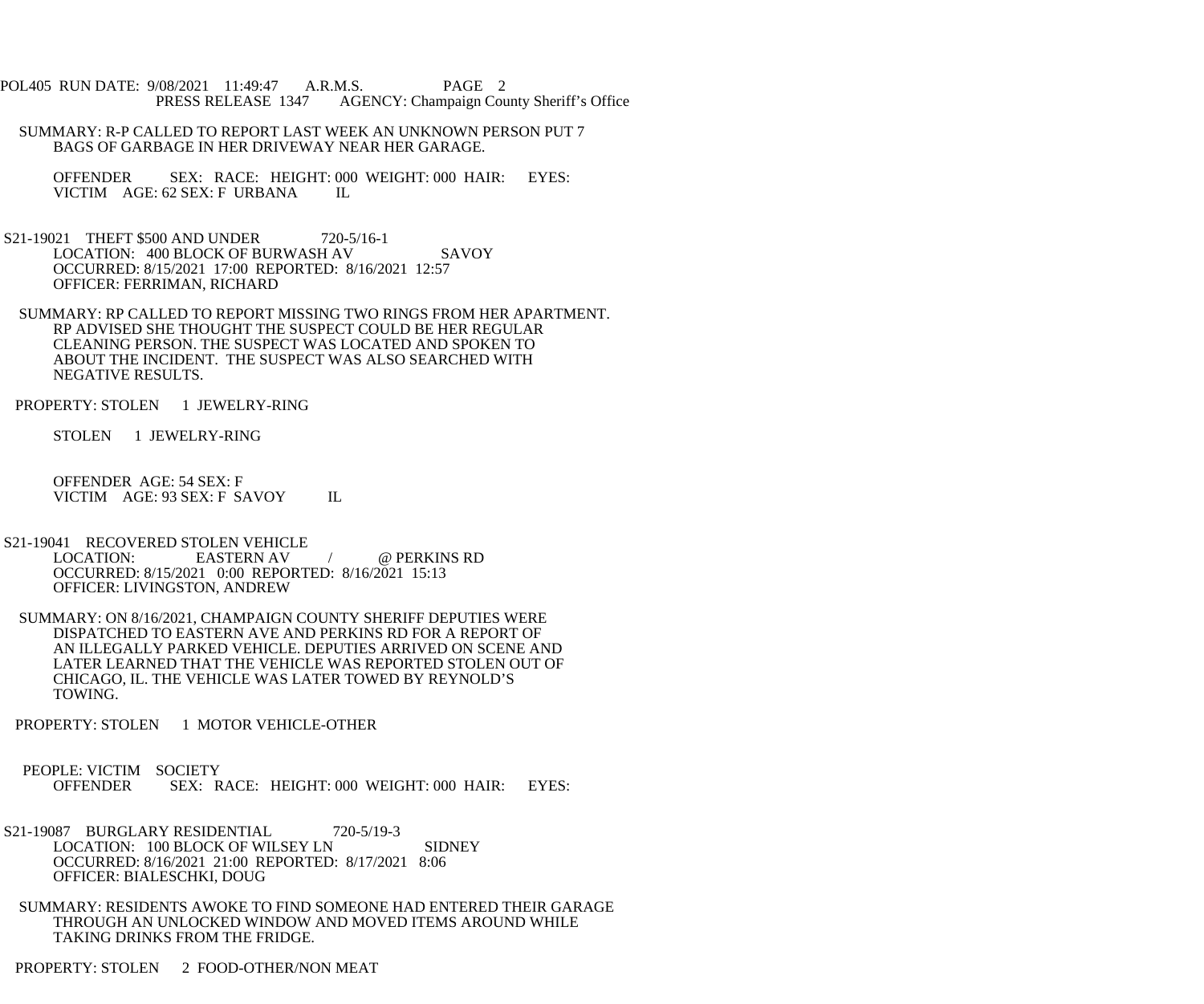POL405 RUN DATE: 9/08/2021 11:49:47 A.R.M.S. PAGE 3<br>PRESS RELEASE 1347 AGENCY: Champaign Cou AGENCY: Champaign County Sheriff's Office

OFFENDER SEX: RACE: HEIGHT: 000 WEIGHT: 000 HAIR: EYES: VICTIM AGE: 33 SEX: F SIDNEY IL VICTIM AGE: 33 SEX: F SIDNEY IL<br>VICTIM AGE: 38 SEX: M SIDNEY IL VICTIM AGE: 38 SEX: M SIDNEY

- S21-19318 THEFT OVER \$500 720-5/16-1 LOCATION: 100 BLOCK OF SCOTTSWOOD DR URBANA OCCURRED: 8/18/2021 22:45 REPORTED: 8/19/2021 10:09 OFFICER: BIALESCHKI, DOUG
- SUMMARY: R-P CALLED TO REPORT A THEFT OF HIS PANTS AS WELL AS OVER \$3,000 IN CASH FROM THE RESIDENCE HE STAYS AT WITH THE MOTHER OF HIS KIDS AS WELL AS HIS KIDS.
- PROPERTY: STOLEN 3,000 CURRENCY-NOT CHECKS/BOND

STOLEN 1 IDENTIFICATION ITEMS

 OFFENDER SEX: RACE: HEIGHT: 000 WEIGHT: 000 HAIR: EYES: VICTIM AGE: 55 SEX: M URBANA IL

- S21-19344 THEFT-IDENTITY 720-5/16-30(A) LOCATION: 1400 BLOCK OF 1900E URBANA OCCURRED: 7/01/2021 12:00 REPORTED: 8/19/2021 14:41 OFFICER: BIALESCHKI, DOUG
- SUMMARY: R-P HAD HER FACEBOOK ACCOUNT HACKED. R-P CONTACTED "FACEBOOK" WHO ADVISED THEY NEEDED ID TO UNLOCK HER ACCOUNT. SHE SENT A PHOTOCOPY OF HER LICENSE. SHE HAS SINCE HAD SEVERAL BANK ACCOUNTS OPENED IN HER NAME.
- PROPERTY: STOLEN 1 IDENTIFICATION ITEMS
	- OFFENDER SEX: RACE: HEIGHT: 000 WEIGHT: 000 HAIR: EYES: VICTIM AGE: 53 SEX: F URBANA IL
- S21-19519 CRIMINAL DAMAGE TO PROPERTY 720-5/21-1 LOCATION: 1700 BLOCK OF WOODARD LN ST JOSEPH OCCURRED: 8/20/2021 17:00 REPORTED: 8/21/2021 15:21 OFFICER: FERRIMAN, RICHARD
	- SUMMARY: RP CALLED TO REPORT CRIMINAL DAMAGE TO HIS WORK TRUCK THAT WAS SITTING IN HIS DRIVEWAY. RP DID NOT KNOW WHO DID IT BUT THOUGHT IT COULD BE RELATED TO WORK PROBLEMS WITH ANOTHER COMPANY.
- PROPERTY: DAMAGED 1 AUTO PART & ACCESSORY

 OFFENDER SEX: RACE: HEIGHT: 000 WEIGHT: 000 HAIR: EYES: VICTIM JSM LIVING CHAMPAIGN IL